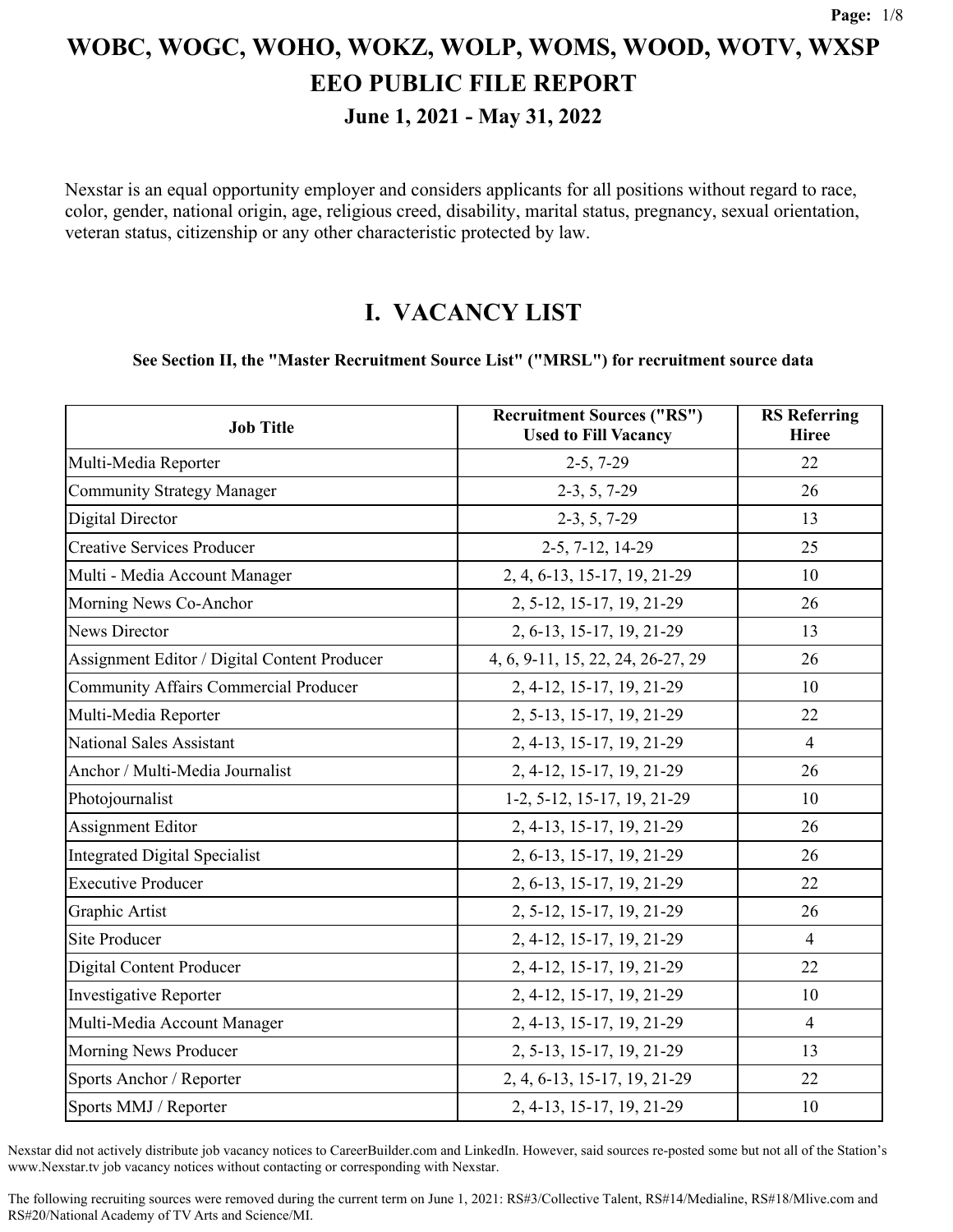**June 1, 2021 - May 31, 2022**

Nexstar is an equal opportunity employer and considers applicants for all positions without regard to race, color, gender, national origin, age, religious creed, disability, marital status, pregnancy, sexual orientation, veteran status, citizenship or any other characteristic protected by law.

### **I. VACANCY LIST**

**See Section II, the "Master Recruitment Source List" ("MRSL") for recruitment source data**

| <b>Job Title</b>                  | <b>Recruitment Sources ("RS")</b><br><b>Used to Fill Vacancy</b> | <b>RS</b> Referring<br><b>Hiree</b> |
|-----------------------------------|------------------------------------------------------------------|-------------------------------------|
| Reporter / Multi-Media Journalist | 2, 6-12, 15-17, 19, 21-29                                        | 10                                  |
| Regional Account Executive        | 2, 5-13, 15-17, 19, 21-29                                        | 13                                  |
| <b>Promotions Producer</b>        | 2, 4-13, 15-17, 19, 21-29                                        | 10                                  |
| <b>Assistant News Director</b>    | 2, 4-12, 15-17, 19, 21-29                                        | 4                                   |
| News Producer                     | 2, 5-13, 15-17, 19, 21-29                                        | 22                                  |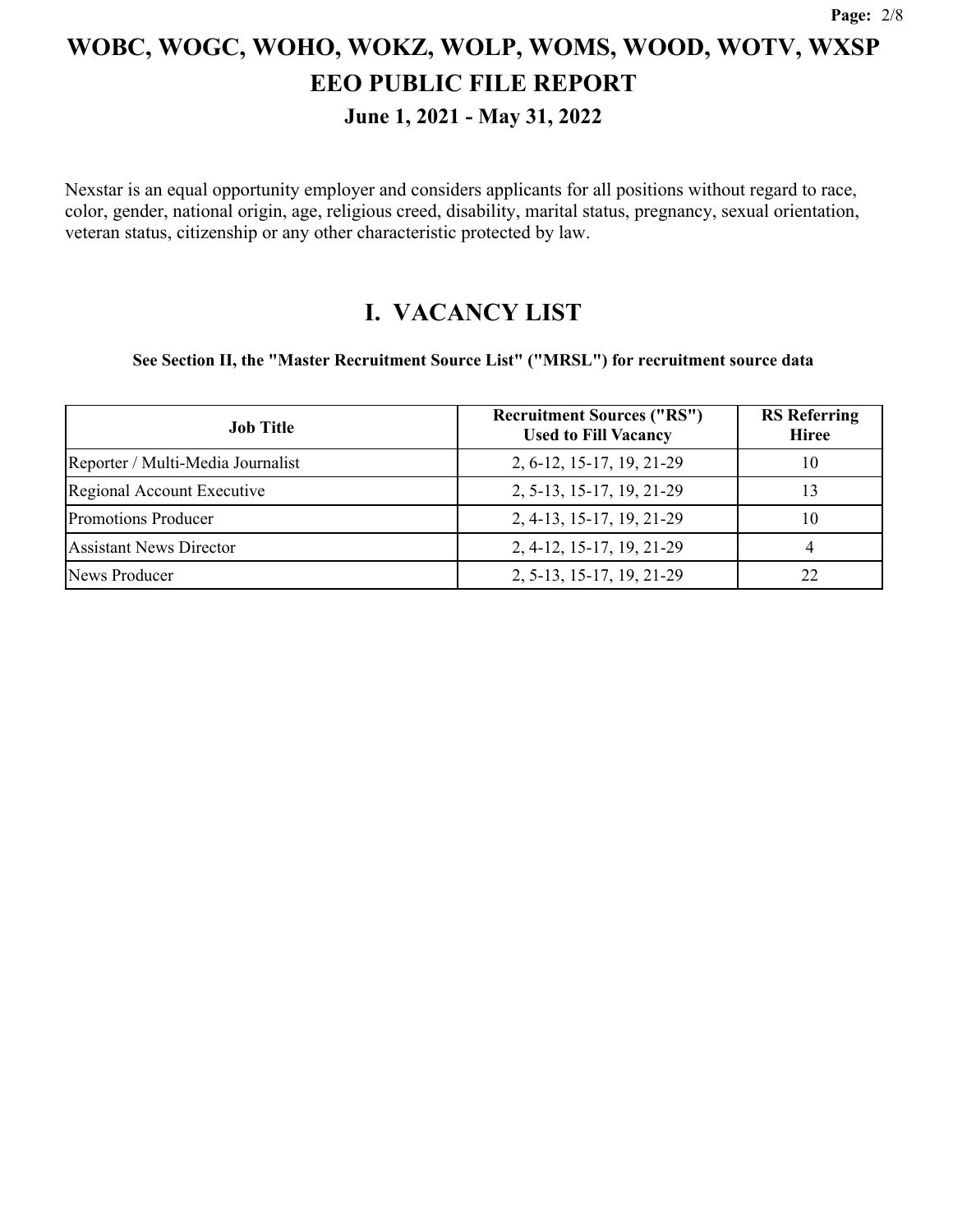**June 1, 2021 - May 31, 2022**

| <b>RS</b><br><b>Number</b> | <b>RS</b> Information                                                                                                                                                                      | <b>Source Entitled</b><br>to Vacancy<br><b>Notification?</b><br>(Yes/No) | <b>No. of Interviewees</b><br><b>Referred by RS</b><br>Over<br><b>Reporting Period</b> |
|----------------------------|--------------------------------------------------------------------------------------------------------------------------------------------------------------------------------------------|--------------------------------------------------------------------------|----------------------------------------------------------------------------------------|
| $\mathbf{1}$               | CareerBuilder.com                                                                                                                                                                          | ${\bf N}$                                                                | $\overline{2}$                                                                         |
| $\overline{2}$             | Central Michigan University<br>340 Moore Hall<br>Mt. Pleasant, Michigan 48859<br>Phone: 989.774.3068<br>Url: http://www.cmu.edu<br>Email: bca@cmich.edu<br>Career Services                 | N                                                                        | $\boldsymbol{0}$                                                                       |
| 3                          | <b>Collective Talent</b><br>1721 Richardson Place<br>Tampa, Florida 33606<br>Phone: 813-254-9695<br>Url: http://www.collectivetalent.com<br>Email: info@michaelsmedia.com<br>Michael Bille |                                                                          | $\boldsymbol{0}$                                                                       |
| $\overline{4}$             | Employee Referral                                                                                                                                                                          | ${\bf N}$                                                                | 27                                                                                     |
| 5                          | GR Urban League<br>745 Eastern Ave SE<br>Grand Rapids, Michigan 49503<br>Phone: 616-245-2207<br>Url: http://grurbanleague.org<br>Fax: 1-616-245-7026<br>Job Listing                        | N                                                                        | $\boldsymbol{0}$                                                                       |
| 6                          | <b>Grand Rapids Chamber</b><br>250 Monroe Ave NW Ste 150<br>Grand Rapids, Michigan 49503<br>Phone: 616.771.0348<br>Url: http://www.grandrapids.org<br>Mark Allen<br><b>Manual Posting</b>  | N                                                                        | $\boldsymbol{0}$                                                                       |
| 7                          | <b>Grand Valley State University</b><br>1 Campus Drive<br>Allendale, Michigan 49401<br>Phone: 616.331.8174<br>Url: http://www.gvsu.edu<br>Email: okellyle@gvsu.edu<br>Len O'Kelly          | ${\bf N}$                                                                | $\boldsymbol{0}$                                                                       |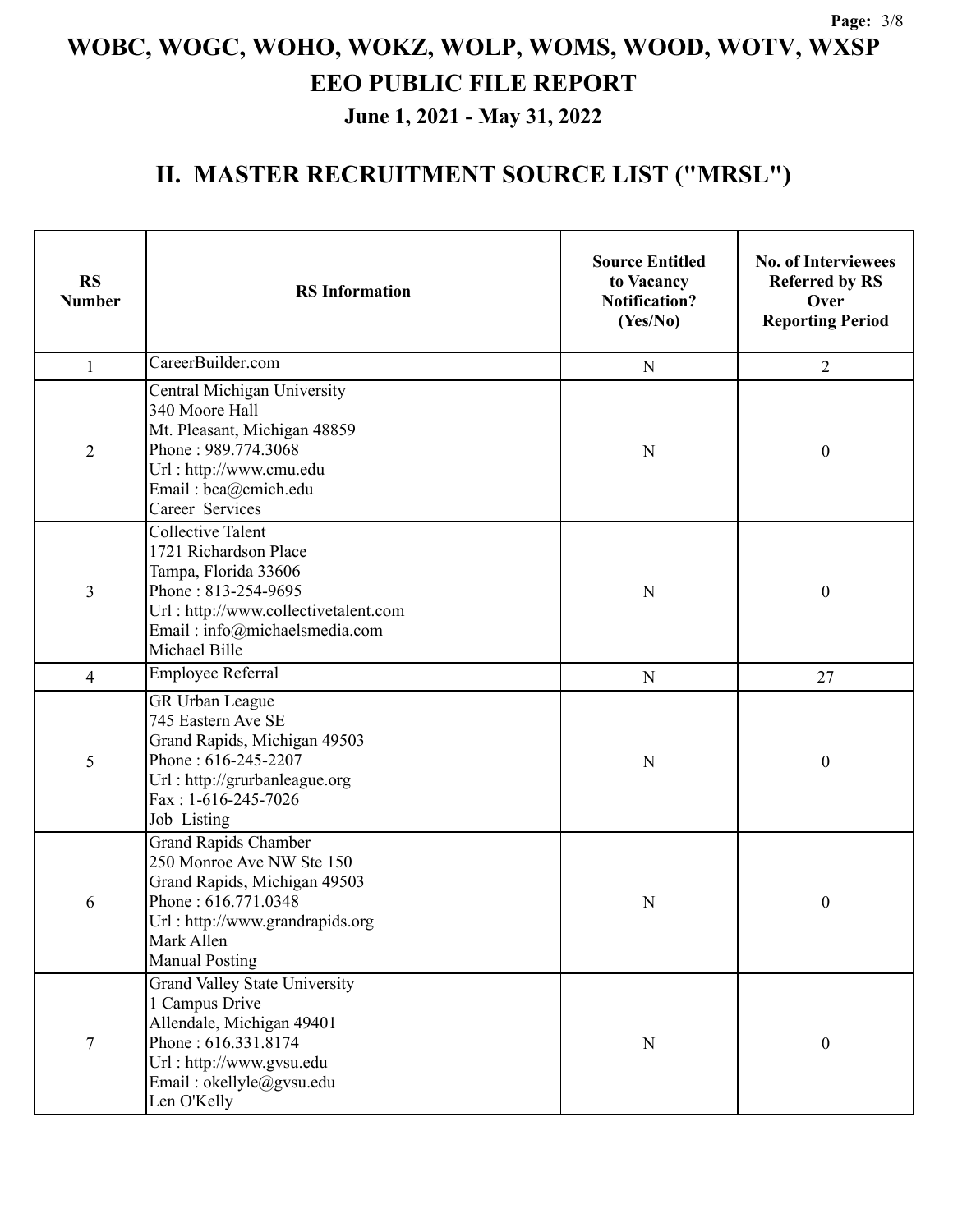**June 1, 2021 - May 31, 2022**

| <b>RS</b><br><b>Number</b> | <b>RS</b> Information                                                                                                                                                                                                              | <b>Source Entitled</b><br>to Vacancy<br><b>Notification?</b><br>(Yes/No) | <b>No. of Interviewees</b><br><b>Referred by RS</b><br>Over<br><b>Reporting Period</b> |  |
|----------------------------|------------------------------------------------------------------------------------------------------------------------------------------------------------------------------------------------------------------------------------|--------------------------------------------------------------------------|----------------------------------------------------------------------------------------|--|
| 8                          | Hispanic Center<br>1204 Grandville Ave SW<br>Grand Rapids, Michigan 49503<br>Phone: $616-742-0200$<br>Url: http://www.hispanic-center.org<br>Email: eesparza@hispanic-center.org<br>Fax: 1-616-742-0205<br>Evelyn Esparza-Gonzalez | N                                                                        | $\boldsymbol{0}$                                                                       |  |
| 9                          | <b>Holland Sentinel</b><br>54 West 8th<br>Holland, Michigan 49423<br>Phone: 616.392.4222<br>Url: www.hollandsentinel.com<br>Debra Long<br><b>Manual Posting</b>                                                                    | N                                                                        | $\boldsymbol{0}$                                                                       |  |
| 10                         | Indeed<br>7501 N. Capital of Texas Hwy Bldg B<br>Austin, Texas 78731<br>Url: http://www.indeed.com<br><b>Recruitment Agency</b><br><b>Manual Posting</b>                                                                           | N                                                                        | 44                                                                                     |  |
| 11                         | Journalism Jobs<br><b>TBD</b><br>Berkley, California<br>Phone: 510.653.1521<br>Url: www.journalismjobs.com<br>Dan Rohn<br><b>Manual Posting</b>                                                                                    | N                                                                        | $\boldsymbol{0}$                                                                       |  |
| 12                         | Kent County Veterans Services<br>836 Fuller Ave. NE<br>Grand Rapids, Michigan 49503<br>Phone: 616.632.5722<br>Url: www.kentveterans.org<br>Email: rachel.m.wustman@kentcountymi.gov<br>Rachel Wustman                              | ${\bf N}$                                                                | $\boldsymbol{0}$                                                                       |  |
| 13                         | Linked In                                                                                                                                                                                                                          | ${\bf N}$                                                                | 31                                                                                     |  |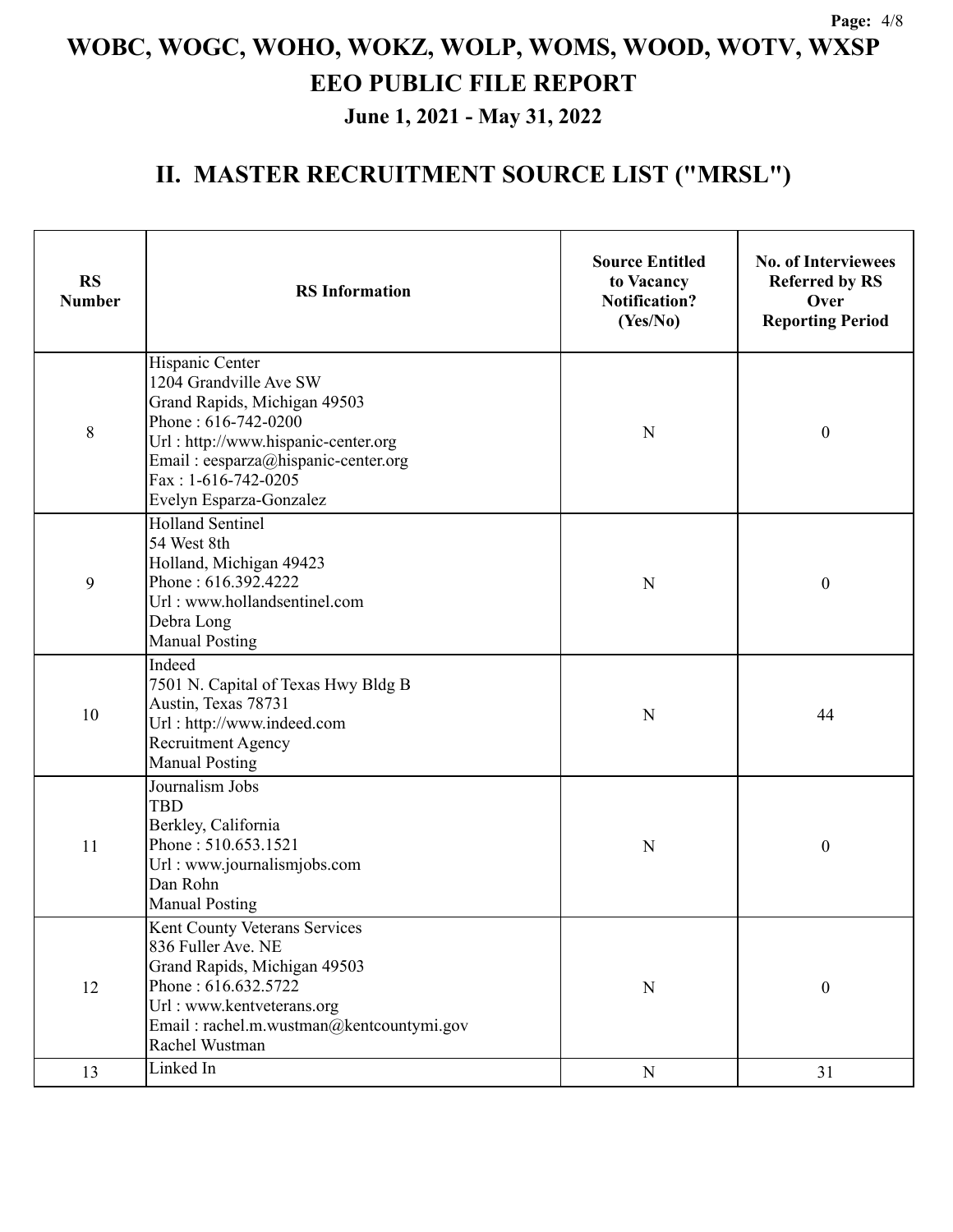**June 1, 2021 - May 31, 2022**

| <b>RS</b><br><b>Number</b> | <b>RS</b> Information                                                                                                                                                                                     | <b>Source Entitled</b><br>to Vacancy<br><b>Notification?</b><br>(Yes/No) | <b>No. of Interviewees</b><br><b>Referred by RS</b><br>Over<br><b>Reporting Period</b> |
|----------------------------|-----------------------------------------------------------------------------------------------------------------------------------------------------------------------------------------------------------|--------------------------------------------------------------------------|----------------------------------------------------------------------------------------|
| 14                         | Medialine<br>P.O. Box 51909<br>Pacific Grove, California 93950<br>Phone: 800-237-8073<br>Url: http://www.medialine.com<br>Email: medialine@medialine.com<br>Fax: 1-831-648-5204<br>Mark Shilstone         | N                                                                        | $\boldsymbol{0}$                                                                       |
| 15                         | Michigan Association of Broadcasters<br>819 N. Washington Ave.<br>Lansing, Michigan 48906<br>Phone: 800.968.7622<br>Url: www.michmab.com<br>Anne Cochrane<br><b>Manual Posting</b>                        | $\mathbf N$                                                              | $\boldsymbol{0}$                                                                       |
| 16                         | Michigan State University<br>290 Spartan Stadium Office Tower<br>East Lansing, Michigan 48824<br>Phone: 517.355.6887<br>Url: http://www.msu.edu<br>Email: mart1705@msu.edu<br>Randi Martinez              |                                                                          | $\boldsymbol{0}$                                                                       |
| 17                         | Michigan Works<br>144 East Fulton Street<br>Grand Rapids, Michigan 49503<br>Phone: 616.336.2393<br>Email: business@westmiworks.org<br><b>Beverly Drake</b>                                                | N                                                                        | $\boldsymbol{0}$                                                                       |
| 18                         | Mlive.com<br>339 E. Liberty Street Suite 210<br>Ann Arbor, Michigan 48104<br>Phone: 734.997.7090<br>Url: www.mlive.com<br>Dawn Fisher                                                                     | N                                                                        | $\boldsymbol{0}$                                                                       |
| 19                         | NAACP Grand Rapids<br>1167 Madison Ave SE<br>Grand Rapids, Michigan 49507<br>Phone: 616.719.3478<br>Url: http://www.mylanderpages.com/naacpgr/NAACP-<br>Grand-R<br>Email: info@naacpgr.com<br>Cle Jackson | N                                                                        | $\boldsymbol{0}$                                                                       |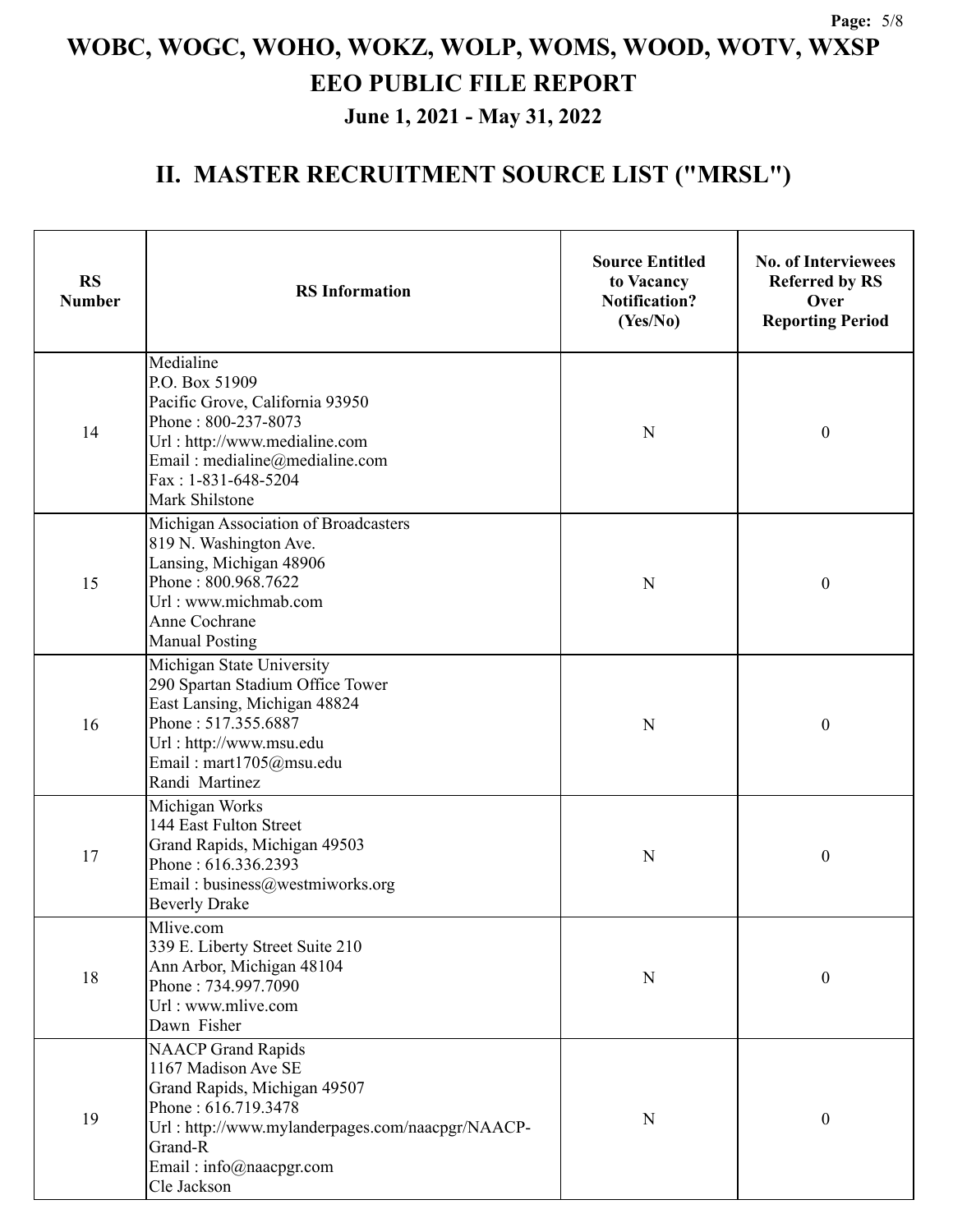**June 1, 2021 - May 31, 2022**

| <b>RS</b><br><b>Number</b>                                                                                                                                      | <b>RS</b> Information                                                                                                                                                                                                          | <b>Source Entitled</b><br>to Vacancy<br><b>Notification?</b><br>(Yes/No) | <b>No. of Interviewees</b><br><b>Referred by RS</b><br>Over<br><b>Reporting Period</b> |  |
|-----------------------------------------------------------------------------------------------------------------------------------------------------------------|--------------------------------------------------------------------------------------------------------------------------------------------------------------------------------------------------------------------------------|--------------------------------------------------------------------------|----------------------------------------------------------------------------------------|--|
| 20                                                                                                                                                              | National Academy of TV Arts and Science/MI<br>29155 Northwestern Hwy #389<br>Southfield, Michigan 48034<br>Phone: 248.827.0931<br>Url: http://www.natasmichigan.org<br>Email: Michigannatas@gmail.com<br><b>Stacia Mottley</b> | N                                                                        | $\boldsymbol{0}$                                                                       |  |
| 21                                                                                                                                                              | National Association of Black College Broadcasters<br>PO Box 3191<br>Atlanta, Georgia 30326<br>Email: bcrmail@aol.com<br>$Fax: 1-404-523-5467$<br>Lo Jelks                                                                     | N                                                                        | $\boldsymbol{0}$                                                                       |  |
| Nexstar Media Group, Inc.<br>545 E. John Carpenter Freeway Suite 700<br>Irving, Texas 75062<br>22<br>Phone: 972-764-6715<br>Terri Bush<br><b>Manual Posting</b> |                                                                                                                                                                                                                                | N                                                                        | 21                                                                                     |  |
| 23                                                                                                                                                              | Specs Howard School of Broadcast Arts<br>19900 West Nine Mile Rd<br>Southfield, Michigan 48075<br>Phone: 248.358.9000<br>Url: http://www.specshoward.edu<br>Email: bcarey@specshoward.edu<br><b>Brett Carey</b>                | N                                                                        | $\boldsymbol{0}$                                                                       |  |
| 24                                                                                                                                                              | <b>TV Jobs</b><br>PO Box 4116<br>Oceanside, California 92052<br>Phone: 800-374-0119<br>Url: www.tvjobs.com<br>Mark Holloway<br><b>Manual Posting</b>                                                                           | N                                                                        | $\boldsymbol{0}$                                                                       |  |
| 25                                                                                                                                                              | Western Michigan University<br>1903 W. Michigan<br>Kalamazoo, Michigan 49001<br>Email: sbgresumes@sbgtv.com<br>Career Services                                                                                                 | N                                                                        |                                                                                        |  |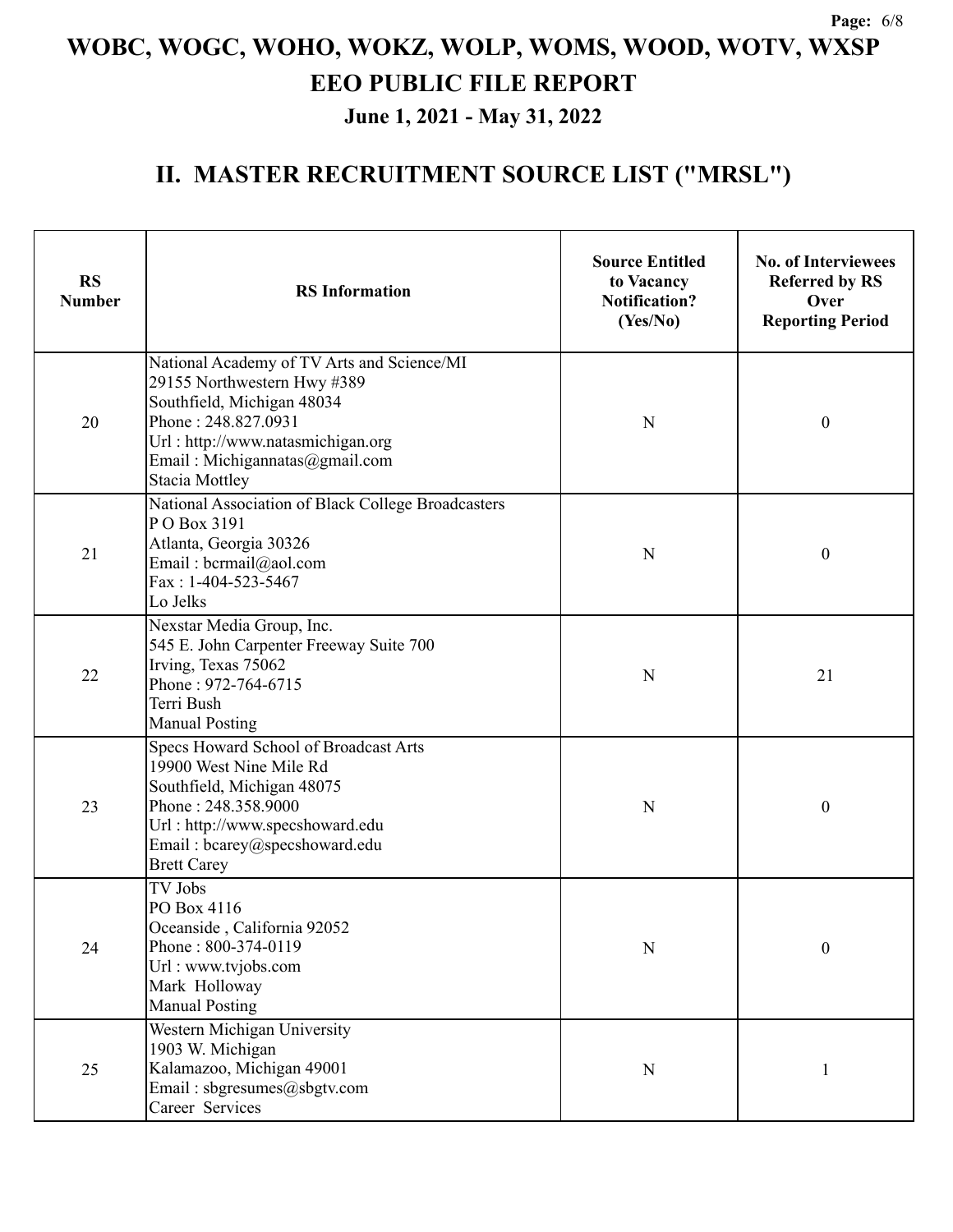**June 1, 2021 - May 31, 2022**

| <b>RS</b><br><b>Number</b>                     | <b>RS</b> Information                                                                                                                                                                                        | <b>Source Entitled</b><br>to Vacancy<br><b>Notification?</b><br>(Yes/No) | <b>No. of Interviewees</b><br><b>Referred by RS</b><br>Over<br><b>Reporting Period</b> |
|------------------------------------------------|--------------------------------------------------------------------------------------------------------------------------------------------------------------------------------------------------------------|--------------------------------------------------------------------------|----------------------------------------------------------------------------------------|
| 26                                             | WOOD TV - Internal Posting<br>120 College Ave SE<br>Grand Rapids, Michigan 49503<br>Phone: 616.771.9067<br>Url: http://www.woodtv.com<br>Julie Pierce<br><b>Manual Posting</b>                               | N                                                                        | 17                                                                                     |
| 27                                             | WOOD TV - web site<br>120 College Ave SE<br>Grand Rapids, Michigan 49503<br>Phone: 616.771.9607<br>Url: http://www.woodtv.com<br>Elizabeth Klynstra<br><b>Manual Posting</b>                                 | N                                                                        | 1                                                                                      |
| 28                                             | www.mediagignow.com<br>300 South Riverside Plaza Suite 800<br>Chicago, Illinois 60606<br>Phone: 336-553-0620<br>Url: http://www.mediagignow.com<br>Email: customerservice@mediagignow.com<br>MediaGigNow.com | N                                                                        | $\mathbf{0}$                                                                           |
| 29                                             | ZipRecruiter.com<br>1453 Third Street Promenade Suite 335<br>Santa Monica, California 90401<br>Url: www.ziprecruiter.com<br><b>Recruitment Website</b><br><b>Manual Posting</b>                              | N                                                                        | $\boldsymbol{0}$                                                                       |
| <b>TOTAL INTERVIEWS OVER REPORTING PERIOD:</b> |                                                                                                                                                                                                              |                                                                          | 144                                                                                    |